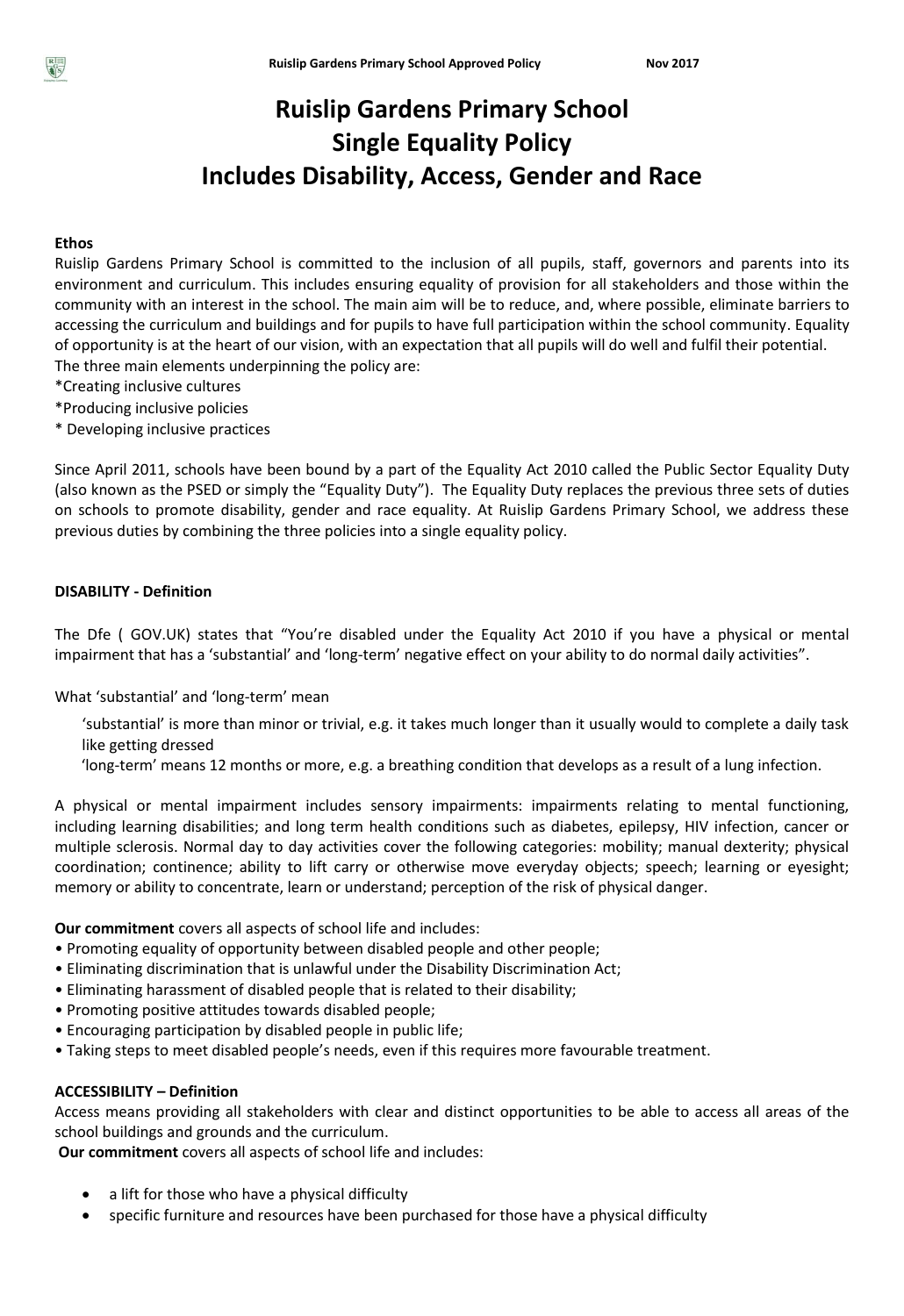Reasonable adjustments to the environment and curriculum are in place on a individualised basis to meet need.

### **GENDER – Definition**

The gender section of this equality policy enables our school to meet our statutory obligations**.** The Equality Act (2006) amended the requirements of the Equal Pay Act (1970) and the Sex Discrimination Act (1975). It added to the duty to eliminate sexual discrimination and sexual harassment and the duty to promote gender equality.

We will actively promote gender equality and oppose gender discrimination in all its forms.

**Our commitment** covers all aspects of school life and includes:

- Maintaining a school ethos, which promotes gender equality, develops understanding and challenges myths, stereotypes, misconceptions and prejudices. However, we understand that in some circumstances it may be appropriate to treat girls and boys, and women and men differently, if that action is aimed at overcoming previous, current or possible future disadvantage.
- Taking active measures to investigate report and act on incidents of gender discrimination.
- Collecting and analysing school data and other gender equality relevant information.
- Consulting all staff, pupils, parents and relevant local communities.
- Monitoring behaviour, discipline and exclusions to remove all practices procedures and customs which are discriminatory.
- Monitoring all aspects of teaching and learning and the wider curriculum to assess the ways in which they might impact on gender equality.
- Ensuring that admissions and attendance follow LA guidelines.
- Ensuring that staff recruitment and professional development promote gender equality.

#### **RACE – Definition**

This policy has been written to meet the school's statutory duty under the Race Relations Amendment Act 2000. General and specific duties required are as follows:

The general duty requires us to have due regard to the need to:

- eliminate racial discrimination;
- promote equality of opportunity;
- promote good relations between people of different racial and cultural groups

**Our commitment** covers all aspects of school life and includes:

- creating an ethos in which pupils and staff feel valued and secure;
- building self-esteem and confidence in our pupils, so that they can then use these qualities to influence their own relationships with others;
- having consistently high expectations of pupils and their learning;
- removing or minimising barriers to learning, so that all pupils can achieve
- ensuring that our teaching takes into account the learning needs of all pupils through our schemes of work and lesson planning;
- actively tackling racial discrimination and promoting racial equality through our School Brochure, newsletters to parents, other relevant documentation and displays of work;
- making clear to our pupils what constitutes aggressive and racist behaviour;
- identifying clear procedures for dealing quickly with incidents of racist behaviour;
- making pupils and staff confident to challenge aggressive and racist behaviour.

Any incident of racial or cultural harassment is unacceptable in our school. Incidents could take the form of physical assault, verbal abuse, damage to a pupil's property or lack of cooperation in a lesson, due to the ethnicity of a pupil. Any adult witnessing an incident or being informed about an incident must follow these agreed procedures:

- stop the incident and comfort the pupil who is the victim;
- reprimand the aggressor and inform the victim what action has been taken;
- if the incident is witnessed by other pupils, tell them why it is wrong;
- report the incident to the head teacher or deputy head teacher and inform him/her of the action taken;
- inform the class teacher(s) of the victim and the aggressor, then record what happened.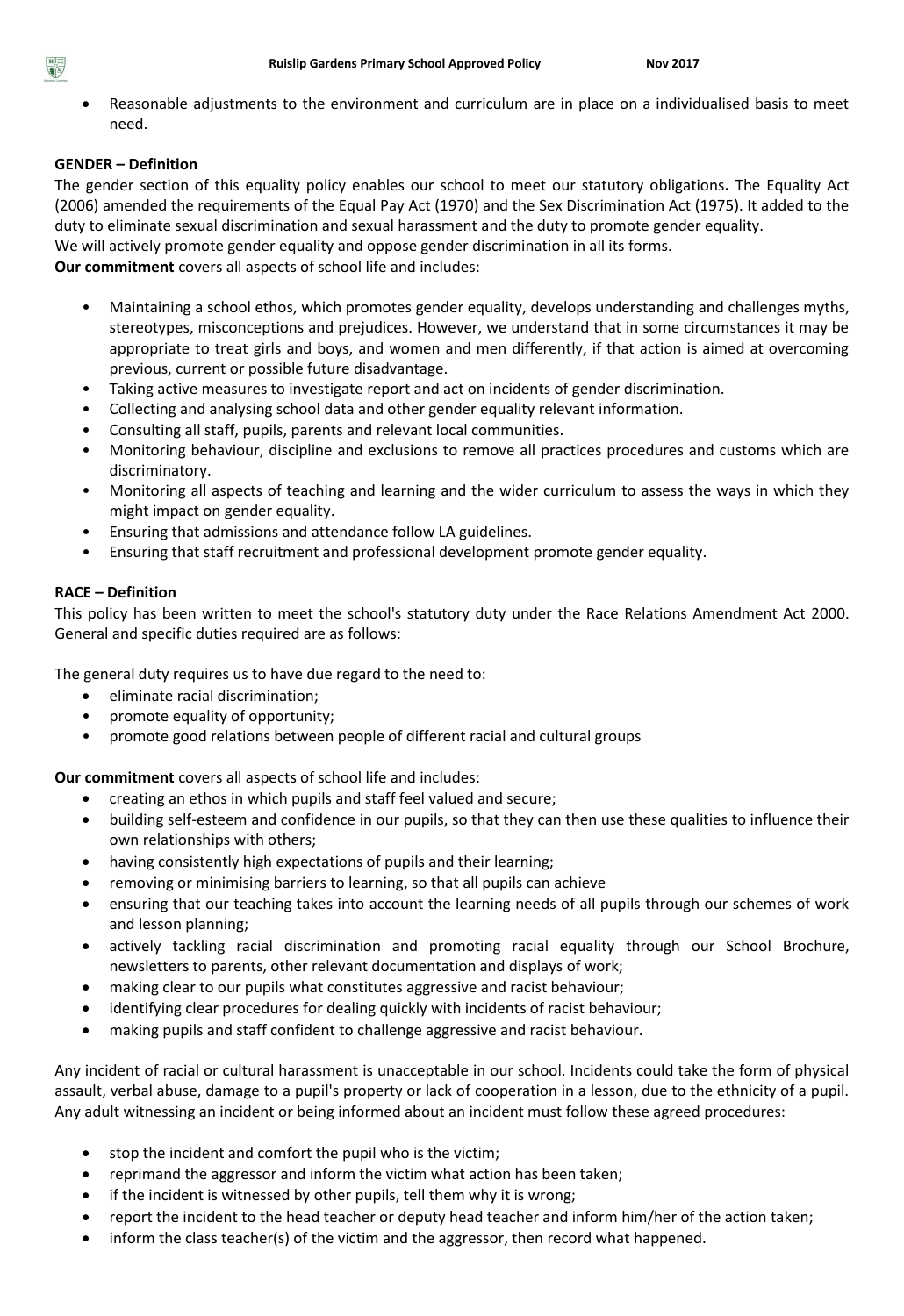- inform both sets of parents, if appropriate.
- all racist incidents are recorded and reported to the LA and governing body by the head teacher.

### **Collecting and analysing equality information for pupils at Ruislip Gardens Primary School**

Ruislip Gardens Primary School is an inclusive school. We use the curriculum and teaching to enhance the selfesteem of all those it serves and to provide a learning environment in which each individual is encouraged to fulfil her or his potential.

Information Gathering (Pupils). Areas for analysis with regard to equality information include:

- Attainment levels
- Attendance levels
- Exclusions
- Attendance at external /extra-curricular activities
- Complaints of bullying and harassment
- Complaints of racism
- Participation in School Council
- Pupil Voice (questionnaire)

#### **Collecting and analysing equality information for employment and governance at Ruislip Gardens Primary School**

The School is committed to providing a working environment free from discrimination, victimisation, and harassment. It aims to recruit an appropriately qualified workforce in line with Keeping Children Safe in Education September 2016 and members that are representative of all sections of the community in order to provide a service that respects and responds to the diverse needs of our local population. Areas for analysis with regard to equality information include:

- Applicants for employment
- Staff profile
- Attendance on staff training events
- Disciplinary and grievance cases
- Staff Appraisals/performance management

#### **Consultation and involving people**

We previously involved pupils, staff, governors, parents and carers, and our wider School community in creating the Single Equality Scheme, either directly with the School community or through previous policy documents that have contributed to this development.

Examples include:

- Discussions at school council
- Individual pupil questionnaires
- Contact with parent/carers (meetings, questionnaires, coffee mornings)
- All staff through dedicated staff meeting time
- Discussions at governing bodies
- Local authority by taking the views of the school SIP

#### **Equality impact assessments**

Equality impact assessment is a systematic method of rigorously checking all school policies, procedures and practices to ensure they are genuinely accessible and meet the needs of our staff and the local community in relation to age, disability, gender, race, religion and belief and sexual orientation.

We will undertake assessments to identify the impact or effect (either negative or positive) of our policies, procedures and functions on various sections of the population paying particular regard to the needs of minority groups. Where negative impacts are identified we then take steps to deal with this and make sure equity of service to all. An ongoing rolling programme of impact assessment for all our policies and procedures, according to specified timescales is in place.

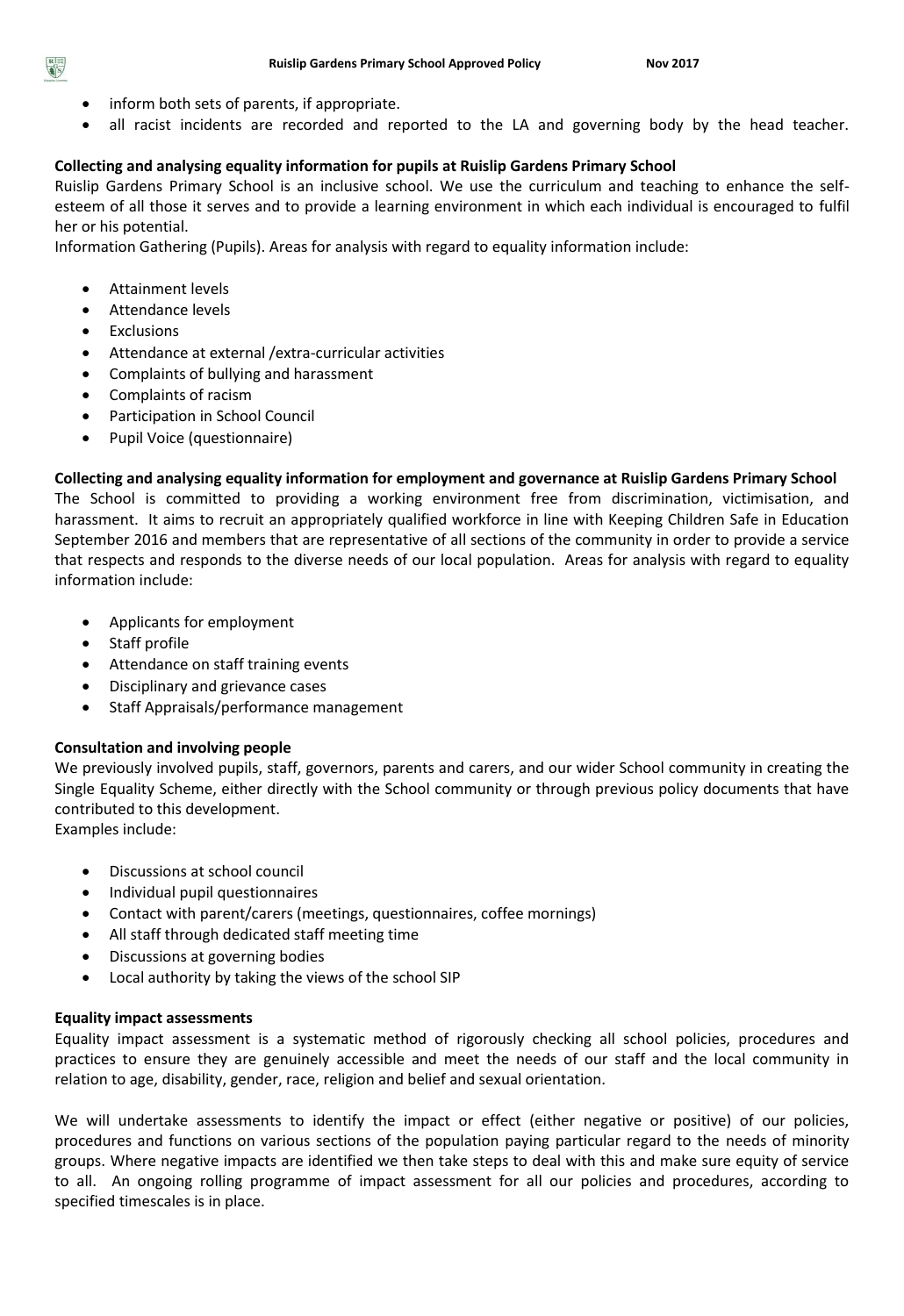#### **Other School Policies**

We have used our existing School policies to inform our Single Equality Scheme. These include:

- Inclusion Policy
- Anti-bullying Policy
- **•** Behaviour Policy
- Attendance Policy
- SEND Policy and Information report
- Safeguarding Policy
- Visitor Policy

#### **Roles and Responsibilities**

The School Equality Scheme will be monitored within the school's self-evaluation and other review processes as well as being updated annually in line with impact assessment. RGS complies with statutory requirements in respect of this scheme and action plan.

The Head Teacher is responsible for the implementation of this scheme, and will ensure that staff are aware of their responsibilities, that they are given necessary training and support and report progress to the Governors.

Staff are expected to promote an inclusive and collaborative ethos in RGS, challenge inappropriate language and behaviour, respond appropriately to incidents of discrimination and harassment, ensure appropriate support for children with additional needs, and maintain a good level of awareness of equalities issues.

Our pupils have a responsibility to themselves and others to treat each other with respect, to feel valued, and to speak out if they witness or are subject to any inappropriate language or behaviour in line with the schools commitment to teach British Values. We will take steps to ensure all visitors to RGS, including parents/carers are adhering to our commitment to equality.

#### **Commissioning and Procurement**

RGS as required by law will ensure that when we buy services from another organisation to help us provide our services, that organisation will comply with equality legislation. This will be a significant factor in selection during any tendering process.

#### **Publicising our scheme**

The Single Equality Scheme will be available to all persons on request and be explained to all stakeholders through:

- School website
- Staff and pupil induction

We will continue to involve people from all aspects of our School community in the ongoing evolvement of our Single Equality Scheme and action plan. This includes:

#### **Annual Review of Progress**

We will continue to review annually the actions we have taken in the development of our Single Equality Scheme. The Governors will review this scheme annually and revise the policy every three years or as appropriate in line with legislation.

#### **Analysis of Data Autumn 2017**

The largest group in our school is White British at 48%. The second largest group is White Other at 12.2% and third largest group is Indian at 8.2%. Our EAL attainment is above national average in all areas. Our children with EHCP make good progress. The largest need type in the school is Speech, Language and Communication Needs and the second largest need type is Social, Emotional and Mental Health. We also have two TAs who deliver targeted work for identified pupils with speech/ language difficulties.

In Reception every child is screened using the professionally recognised Speech Link programme which assesses comprehension and understanding of the English language. Children who score low are identified as requiring early intervention. The class teacher and phase leader work with parents to identify if referral to the Speech and Language department is necessary. The children within this remit are worked with on a weekly basis as an early intervention for the duration of the year and are retested at the end of the year to assess progress.

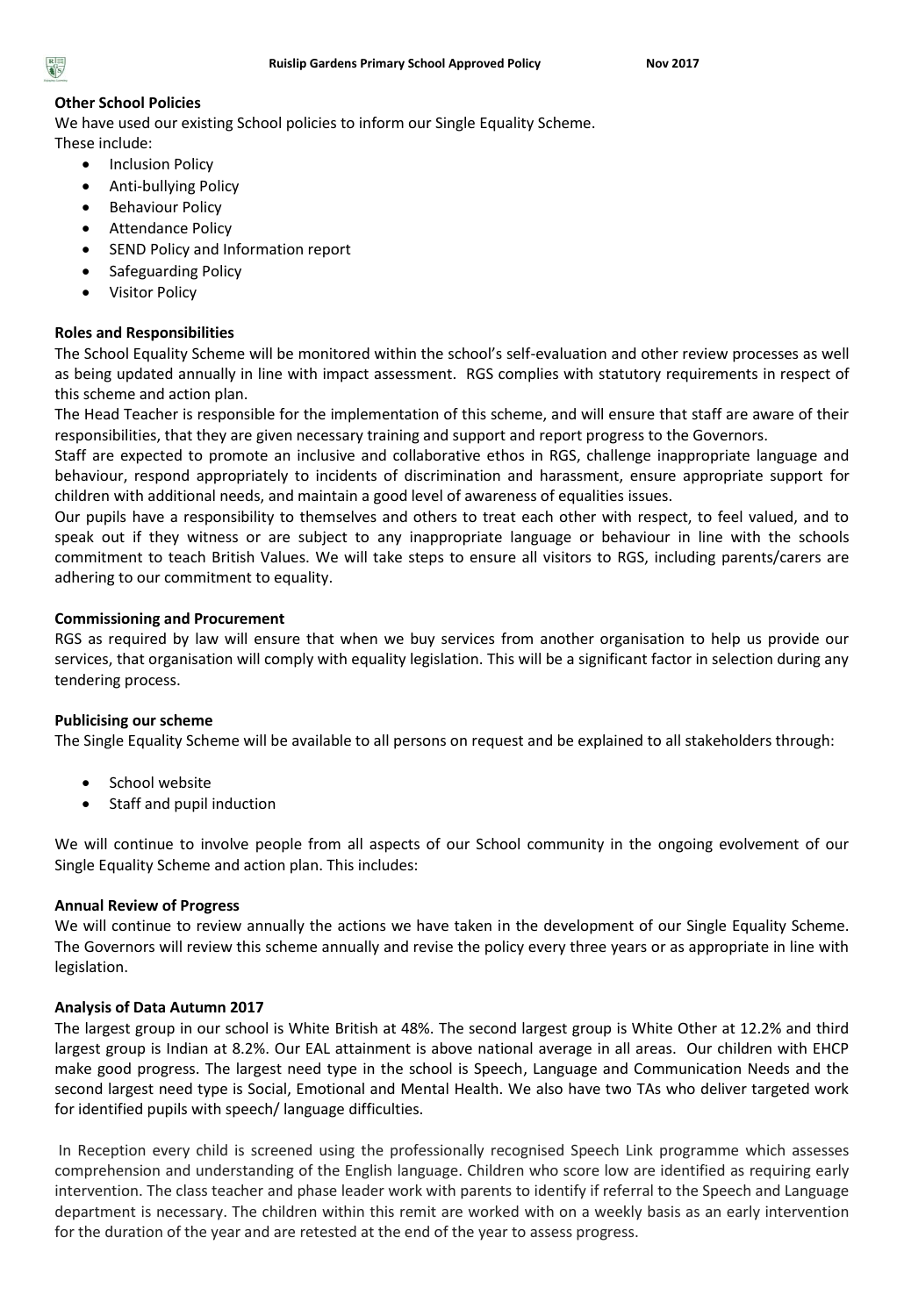

We employ a Learning mentor to support identified pupils with SEMH as well as investing in quality first teaching.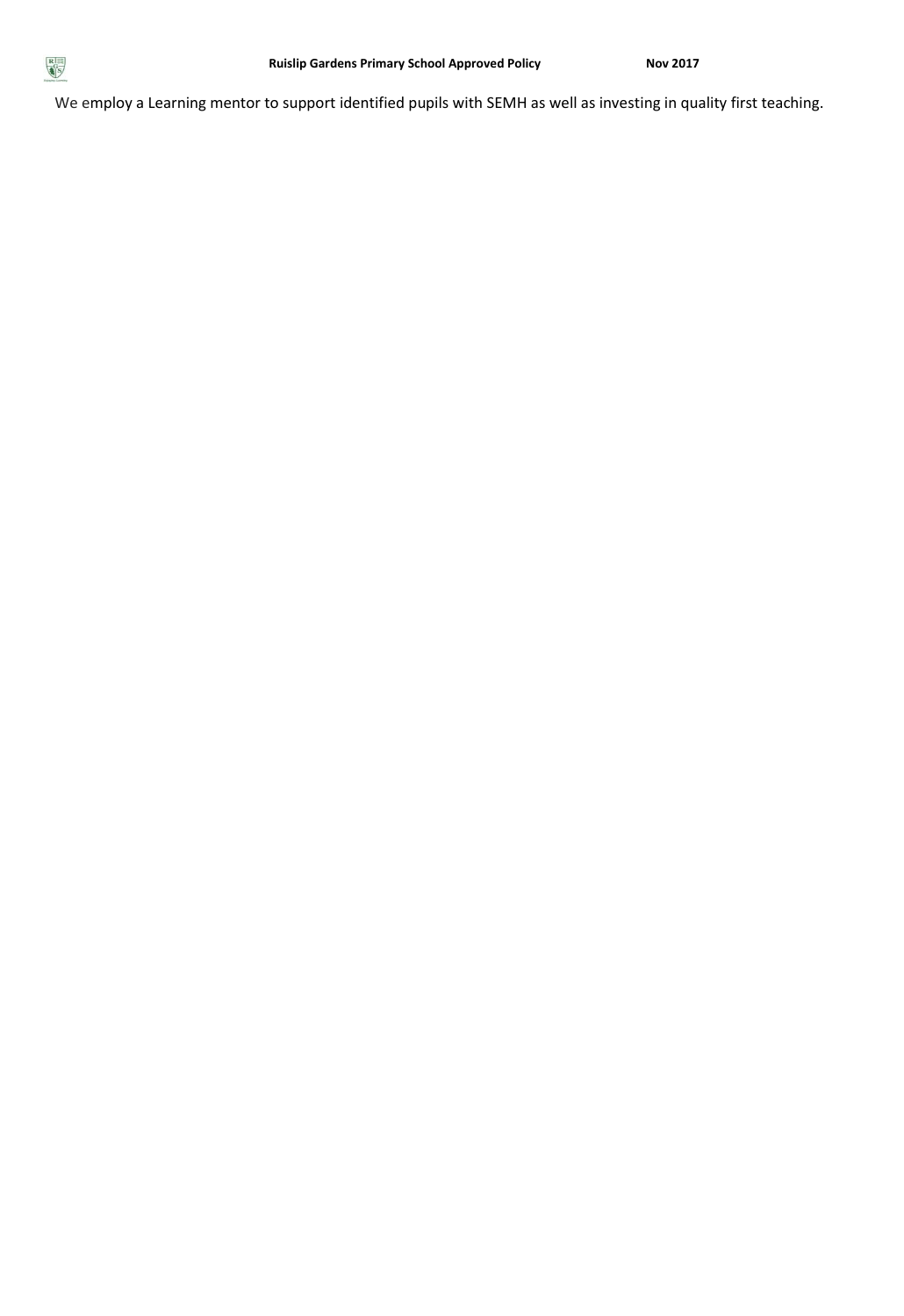#### **Single Equality Scheme Action Plan 2017– 18**

| <b>Issue identified</b>  | Action to be taken                      | <b>Success Criteria</b>                | <b>Lead Person</b>   | <b>Timescale</b>           |
|--------------------------|-----------------------------------------|----------------------------------------|----------------------|----------------------------|
| 1. Gender gap in Year 2  | Plan for opportunities to engage boys   | No significant negative trends develop | Class teachers       | On-going.                  |
| Phonics: more girls      | as well as girls in Year 2 phonics      | with regard to either boys or girls    | SLT                  | Monitoring during tracking |
| outperform boys          | sessions.                               | attainment or progress.                | English subject Lead | points.                    |
| (Source: Teacher)        | Training for all staff including TAs on | Staff have an                          |                      |                            |
| Assessment data analysis | delivery of Phonics.                    | awareness of the                       |                      |                            |
| Summer 2017)             | Raise the profile of gender gaps in     | need to deliver the                    |                      |                            |
|                          | PPMs with all teachers.                 | curriculum in different                |                      |                            |
|                          |                                         | ways to all children                   |                      |                            |
|                          |                                         | when and where                         |                      |                            |

appropriate.

| <b>Issue identified</b> |  |  |  |
|-------------------------|--|--|--|
|-------------------------|--|--|--|

2. Attainment gap between PP and non PP children in Year 3 and 4 for writing.

#### Issue identified **Action to be taken** Success Criteria **Action 2016** Timescale **Read Person** Timescale

Small group teaching to support PP children in extended writing. Development of the writing curriculum with new planning structure. Training for teachers to provide high quality first teaching for all pupils. Raise the profile of PP children in PPMs with all teachers. Small guided writing groups for PP children in Year 2.

Pupils in this group make the same or better progress than their peers. All adults who work with children are SLT able to identify PP children in their class.

Regular communication with parents and carers in home school books and monitoring of activities at home. Teachers are more aware of the need to ensure that all PP children make good

Class teachers Phase Leaders Inclusion Manager English subject Lead

# On-going.

Monitoring during tracking points